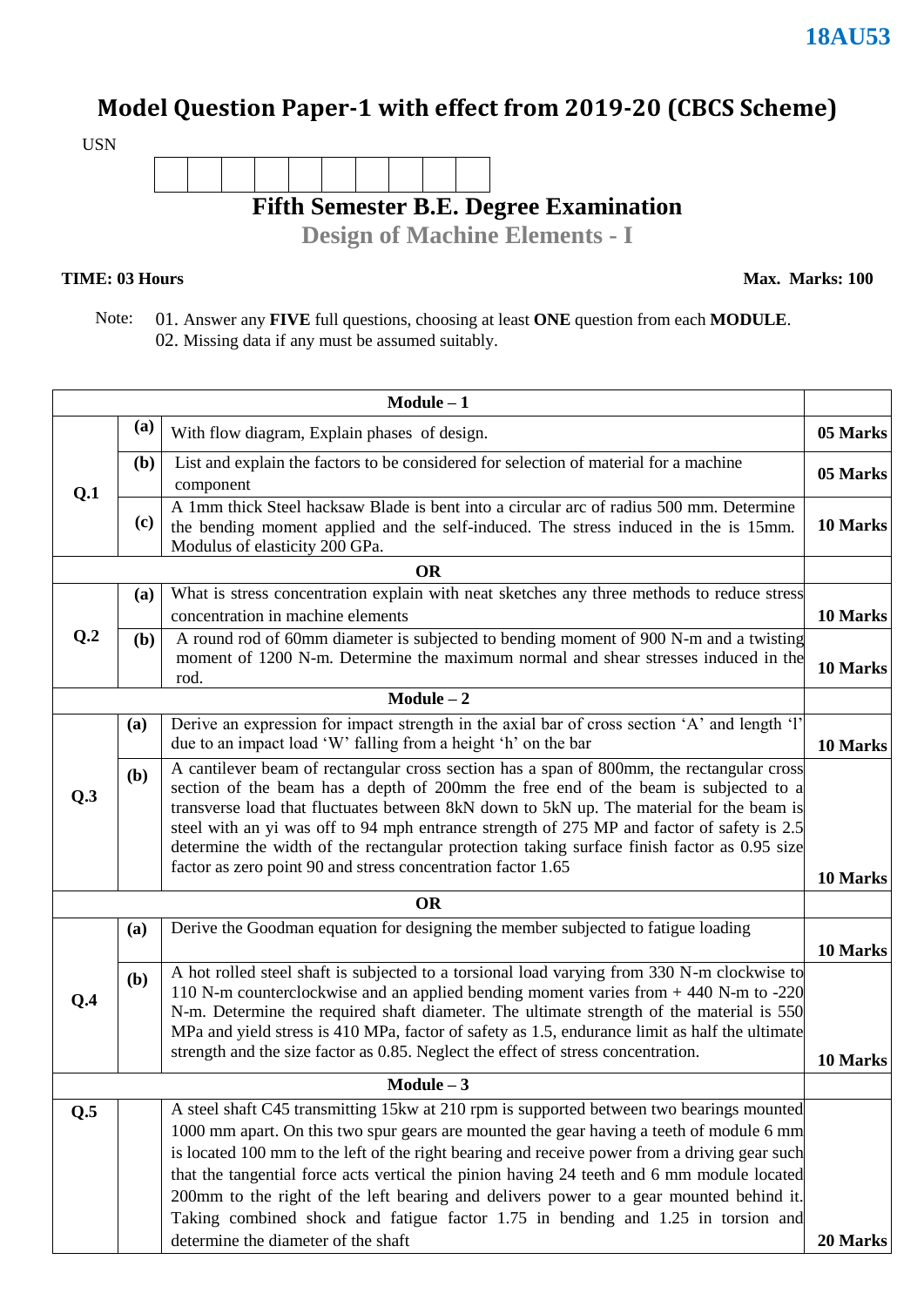|                                                                                                      |                                                                                                                                   | <b>OR</b>                                                                                                                                                                                             |          |  |  |  |  |
|------------------------------------------------------------------------------------------------------|-----------------------------------------------------------------------------------------------------------------------------------|-------------------------------------------------------------------------------------------------------------------------------------------------------------------------------------------------------|----------|--|--|--|--|
| Design a socket and spigot type cotter joint to sustain an axial load of 100 kN. The material<br>(a) |                                                                                                                                   |                                                                                                                                                                                                       |          |  |  |  |  |
|                                                                                                      |                                                                                                                                   | selected for the joint has the following design stresses 80 MPa in tension,<br>60 MPa in shear                                                                                                        |          |  |  |  |  |
| Q.6                                                                                                  |                                                                                                                                   | and 150 MPa in compression.<br>10 Marks                                                                                                                                                               |          |  |  |  |  |
|                                                                                                      | (b)                                                                                                                               | A cast iron flange coupling is used to connect two shafts of 80 mm diameter. The shafts run at                                                                                                        |          |  |  |  |  |
|                                                                                                      |                                                                                                                                   | 250 RPM and transmit a torque of 4300 N-m and the permissible shear stress for bolt material                                                                                                          |          |  |  |  |  |
|                                                                                                      |                                                                                                                                   | is 50 MPa and permissible shear stress for flange is 8MPa. Design bolts and the coupling.                                                                                                             |          |  |  |  |  |
|                                                                                                      |                                                                                                                                   |                                                                                                                                                                                                       | 10 Marks |  |  |  |  |
|                                                                                                      |                                                                                                                                   | $Module - 4$                                                                                                                                                                                          |          |  |  |  |  |
|                                                                                                      | (a)                                                                                                                               | Explain in brief the failures of riveted joints.                                                                                                                                                      | 10 Marks |  |  |  |  |
|                                                                                                      | (b)                                                                                                                               | Design a double riveted butt joint with equal width cover plates to join two plates of thickness                                                                                                      |          |  |  |  |  |
| Q.7                                                                                                  |                                                                                                                                   | 10mm. The allowable stress for plate and rivets are 80 MPa in tension,<br>60 MPa in shear<br>and 120 MPa in crushing.                                                                                 |          |  |  |  |  |
|                                                                                                      |                                                                                                                                   |                                                                                                                                                                                                       | 10 Marks |  |  |  |  |
|                                                                                                      |                                                                                                                                   | <b>OR</b>                                                                                                                                                                                             |          |  |  |  |  |
|                                                                                                      | (a)                                                                                                                               | Steel plate is welded by fillet weld to structure and is loaded as shown in figure 8 a. Calculate<br>the size of the weld if the load is 35 kN and allowable shear stress for the weld material is 90 |          |  |  |  |  |
| Q.8                                                                                                  |                                                                                                                                   | MPa.                                                                                                                                                                                                  |          |  |  |  |  |
|                                                                                                      |                                                                                                                                   | $P = 35kN$<br>400                                                                                                                                                                                     |          |  |  |  |  |
|                                                                                                      |                                                                                                                                   | <b>ATARATAR</b>                                                                                                                                                                                       |          |  |  |  |  |
|                                                                                                      |                                                                                                                                   |                                                                                                                                                                                                       |          |  |  |  |  |
|                                                                                                      |                                                                                                                                   |                                                                                                                                                                                                       |          |  |  |  |  |
|                                                                                                      |                                                                                                                                   |                                                                                                                                                                                                       |          |  |  |  |  |
|                                                                                                      |                                                                                                                                   |                                                                                                                                                                                                       |          |  |  |  |  |
|                                                                                                      |                                                                                                                                   | Fig.Q8(a)                                                                                                                                                                                             | 10 Marks |  |  |  |  |
|                                                                                                      | A circular beam 50 mm in diameter is welded to a support by means of a fillet weld as shown<br>(b)                                |                                                                                                                                                                                                       |          |  |  |  |  |
|                                                                                                      | in figure 8 (b). Determine the size of weld, if the permissible shear stress in the weld is limited<br>to 100 Mpa.<br>IOKN<br>200 |                                                                                                                                                                                                       |          |  |  |  |  |
|                                                                                                      |                                                                                                                                   |                                                                                                                                                                                                       |          |  |  |  |  |
|                                                                                                      |                                                                                                                                   |                                                                                                                                                                                                       |          |  |  |  |  |
|                                                                                                      |                                                                                                                                   |                                                                                                                                                                                                       |          |  |  |  |  |
|                                                                                                      |                                                                                                                                   |                                                                                                                                                                                                       |          |  |  |  |  |
|                                                                                                      |                                                                                                                                   |                                                                                                                                                                                                       |          |  |  |  |  |
|                                                                                                      |                                                                                                                                   |                                                                                                                                                                                                       |          |  |  |  |  |
|                                                                                                      |                                                                                                                                   | Fig.Q8(b)                                                                                                                                                                                             | 10 Marks |  |  |  |  |
|                                                                                                      |                                                                                                                                   | $Module - 5$                                                                                                                                                                                          |          |  |  |  |  |
|                                                                                                      | (a)                                                                                                                               | Explain the stresses induced in screw fastening subjected to static and impact loading                                                                                                                | 10 Marks |  |  |  |  |
|                                                                                                      |                                                                                                                                   |                                                                                                                                                                                                       |          |  |  |  |  |
|                                                                                                      | (b)                                                                                                                               | A cylinder head of a steam engine is subjected to a steam pressure of 0.8 MPa. It is held in<br>position by means of 12 bolts. A soft copper gasket is used to make the joint leak proof. The         |          |  |  |  |  |
| Q.9                                                                                                  |                                                                                                                                   | bore diameter of the cylinder is 250 mm. Find the size of bolts so that the stress in the bolt is                                                                                                     |          |  |  |  |  |
|                                                                                                      |                                                                                                                                   | not exceed 110 MPa.                                                                                                                                                                                   | 10 Marks |  |  |  |  |
|                                                                                                      |                                                                                                                                   | <b>OR</b>                                                                                                                                                                                             |          |  |  |  |  |
| Derive an expression for torque required to lift the load on a square threaded screw.                |                                                                                                                                   |                                                                                                                                                                                                       |          |  |  |  |  |
|                                                                                                      | (a)                                                                                                                               | A square threaded power screw has a nominal diameter of 30 mm and a pitch 6mm with                                                                                                                    | 10 Marks |  |  |  |  |
| Q.10                                                                                                 | (b)                                                                                                                               | double start. Load on the screw is 6 kN and the mean diameter of the thrust collar is 40 mm.                                                                                                          |          |  |  |  |  |
|                                                                                                      |                                                                                                                                   | The coefficient of friction for the screw is 0.1 and for collar is 0.09. Determine                                                                                                                    |          |  |  |  |  |
|                                                                                                      |                                                                                                                                   | (i) Torque required to rotate the screw against the load.                                                                                                                                             |          |  |  |  |  |
|                                                                                                      |                                                                                                                                   | (ii) Torque required to rotate the screw with the load.                                                                                                                                               |          |  |  |  |  |
|                                                                                                      |                                                                                                                                   | (iii) Overall efficiency.                                                                                                                                                                             |          |  |  |  |  |
|                                                                                                      |                                                                                                                                   | (iv) is the screw self locking?                                                                                                                                                                       |          |  |  |  |  |
|                                                                                                      |                                                                                                                                   |                                                                                                                                                                                                       | 10 Marks |  |  |  |  |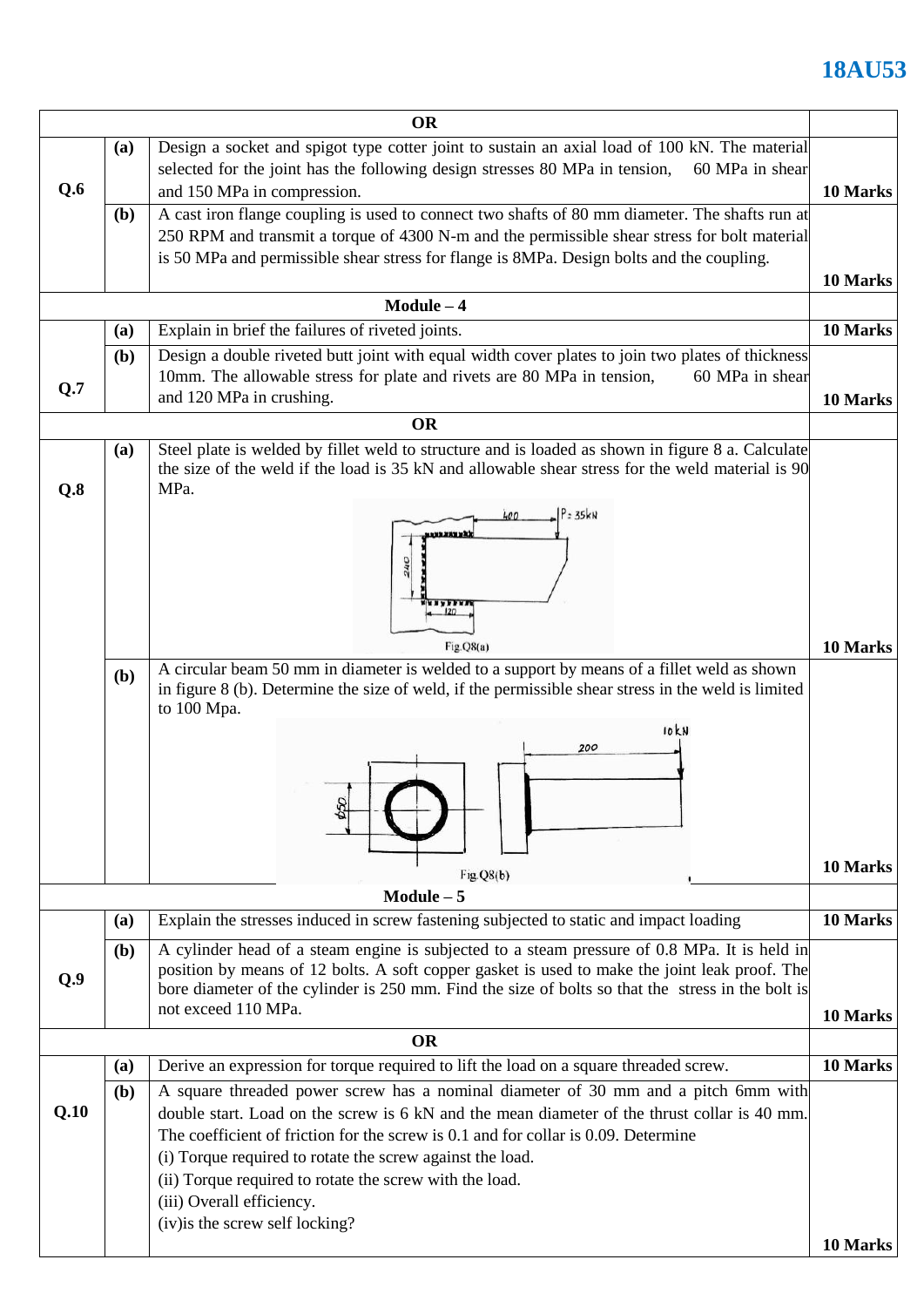| Table showing the Bloom's Taxonomy Level, Course Outcome and Programme<br><b>Outcome</b> |     |                                                                                |  |                             |                                           |  |
|------------------------------------------------------------------------------------------|-----|--------------------------------------------------------------------------------|--|-----------------------------|-------------------------------------------|--|
| <b>Question</b>                                                                          |     | <b>Bloom's Taxonomy Level</b><br>attached                                      |  | Course<br><b>Outcome</b>    | <b>Programme Outcome</b>                  |  |
| Q.1                                                                                      | (a) | L1                                                                             |  | CO <sub>1</sub>             | <b>PO1</b>                                |  |
|                                                                                          | (b) | L1                                                                             |  | CO <sub>1</sub>             | <b>PO1</b>                                |  |
|                                                                                          | (c) | L3                                                                             |  | CO <sub>2</sub>             | PO <sub>2</sub>                           |  |
| Q.2                                                                                      | (a) | L2                                                                             |  | CO <sub>1</sub>             | <b>PO1</b>                                |  |
|                                                                                          | (b) | L3                                                                             |  | CO <sub>2</sub>             | <b>PO 2</b>                               |  |
| Q.3                                                                                      | (a) | L1                                                                             |  | CO <sub>1</sub>             | <b>PO1</b>                                |  |
|                                                                                          | (b) | L <sub>3</sub>                                                                 |  | CO <sub>3</sub>             | PO <sub>2</sub>                           |  |
| Q.4                                                                                      | (a) | L1                                                                             |  | CO <sub>1</sub>             | <b>PO1</b>                                |  |
|                                                                                          | (b) | L3                                                                             |  | CO <sub>3</sub>             | <b>PO 3</b>                               |  |
| $Q.\overline{5}$                                                                         | (a) | L3                                                                             |  | CO <sub>4</sub>             | <b>PO4</b>                                |  |
| Q.6                                                                                      | (a) | L <sub>3</sub>                                                                 |  | CO <sub>3</sub>             | <b>PO 3</b>                               |  |
|                                                                                          | (b) | L3                                                                             |  | CO <sub>3</sub>             | <b>PO 3</b>                               |  |
| Q.7                                                                                      | (a) | L1                                                                             |  | CO <sub>3</sub>             | <b>PO1</b>                                |  |
|                                                                                          | (b) | L <sub>3</sub>                                                                 |  | CO <sub>3</sub>             | <b>PO 3</b>                               |  |
| Q.8                                                                                      | (a) | L <sub>3</sub>                                                                 |  | CO <sub>4</sub>             | <b>PO 3</b>                               |  |
|                                                                                          | (b) | L3                                                                             |  | CO <sub>4</sub>             | <b>PO 3</b>                               |  |
| Q.9                                                                                      | (a) | L1                                                                             |  | CO <sub>1</sub>             | <b>PO1</b>                                |  |
|                                                                                          | (b) | L3                                                                             |  | CO <sub>4</sub>             | <b>PO 3</b>                               |  |
| Q.10                                                                                     | (a) | L1                                                                             |  | CO <sub>1</sub>             | <b>PO1</b>                                |  |
|                                                                                          | (b) | L3                                                                             |  | CO <sub>4</sub>             | <b>PO4</b>                                |  |
|                                                                                          |     |                                                                                |  |                             |                                           |  |
|                                                                                          |     |                                                                                |  | Lower order thinking skills |                                           |  |
| <b>Bloom's</b>                                                                           |     | Remembering(<br>Understanding                                                  |  |                             | Applying (Application):<br>L <sub>3</sub> |  |
| <b>Taxonomy</b><br><b>Levels</b>                                                         |     | Comprehension): L2<br>knowledge): $L_1$<br><b>Higher order thinking skills</b> |  |                             |                                           |  |
|                                                                                          |     | Analyzing (Analysis): L <sub>4</sub>                                           |  | Valuating (Evaluation): L5  | Creating (Synthesis): L6                  |  |
|                                                                                          |     |                                                                                |  |                             |                                           |  |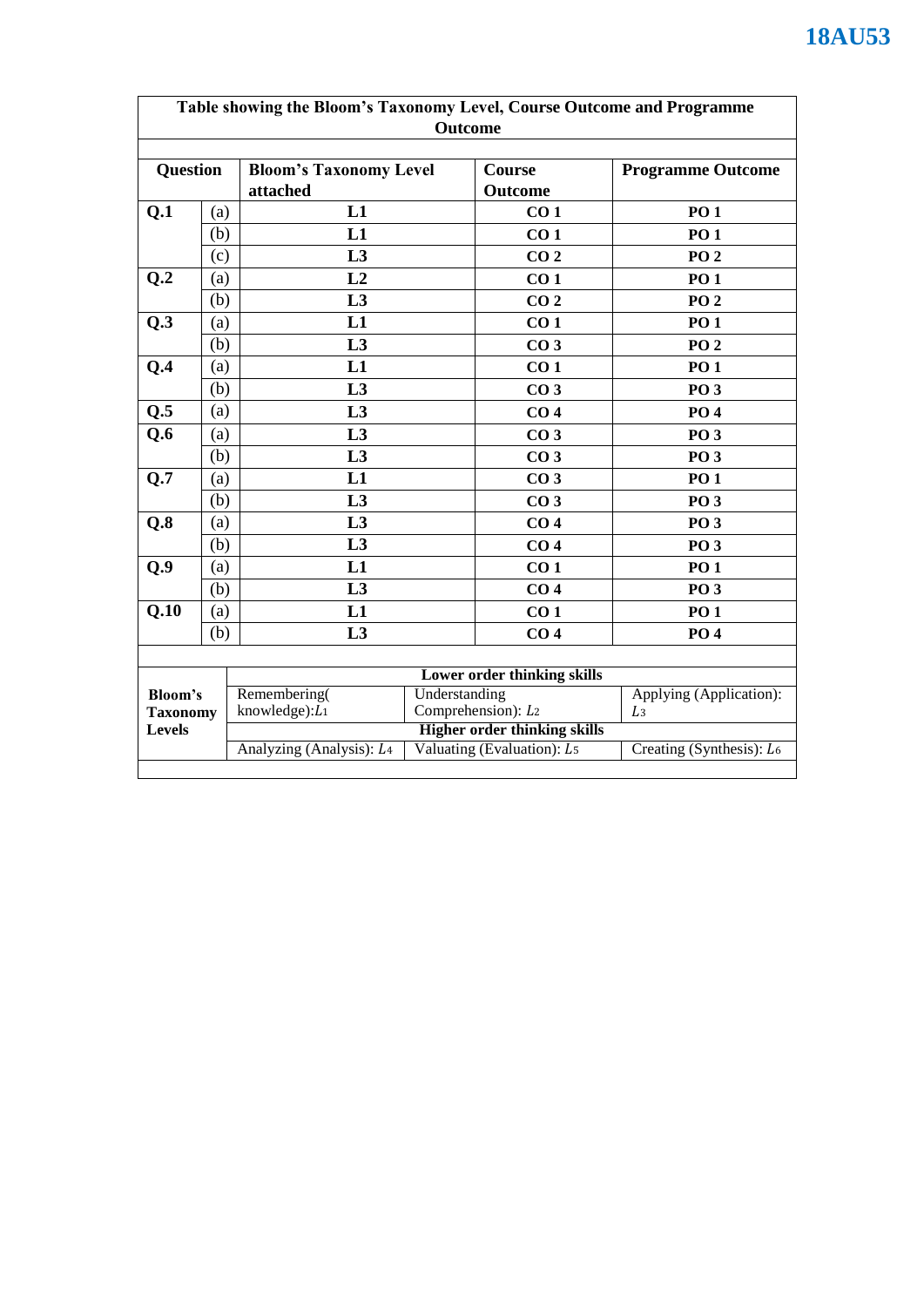## **Model Question Paper-2 with effect from 2019-20 (CBCS Scheme)**



#### **TIME: 03 Hours**

**Max. Marks: 100**

 Note: 01. Answer any **FIVE** full questions, choosing at least **ONE** question from each **MODULE**. 02. Missing data if any must be assumed suitably.

|              |              | $Module - 1$                                                                                                                                                                                                                                                                                                                        |          |  |
|--------------|--------------|-------------------------------------------------------------------------------------------------------------------------------------------------------------------------------------------------------------------------------------------------------------------------------------------------------------------------------------|----------|--|
|              | (a)          | Define standards and codes.                                                                                                                                                                                                                                                                                                         | 5 Marks  |  |
|              | (b)          | Draw the stress strain diagram for a ductile material and show the Talent points on them                                                                                                                                                                                                                                            | 5 Marks  |  |
| Q.1          | (c)          | A point in a structural member is subjected to plane stress as shown in figure $Q1(c)$ .<br>Determine the following<br>i) Normal and tangential stress on a plane inclined at 45°.<br>ii) Principal stresses and directions<br>iii) Maximum shear stress<br>30 MPa<br>25MPa<br>LOMPA<br>40 MPa<br>45'<br>25MP <sub>a</sub><br>30MPa |          |  |
|              |              | Fig. $Q1(c)$                                                                                                                                                                                                                                                                                                                        | 10 Marks |  |
|              |              | <b>OR</b>                                                                                                                                                                                                                                                                                                                           |          |  |
|              | (a)          | Steel shaft having yield strength of 328.6 MPa subjected to the following stresses $\sigma x$ =<br>90MPa, $\sigma y = 60$ MPa and $\tau xy = 30$ MPa. Find the factor of safety according to the<br>following theories of failure<br>(i) Rankine's theory<br>(ii) Guest's theory                                                    | 10 Marks |  |
| Q.2          | ( <b>b</b> ) | A round shaft made of grey cast iron FG 200 with ultimate strength 200MPa is subjected<br>to a bending moment of 15 N-m is as shown in figure $2(b)$ the theoretical stress<br>concentration factor at fillet is 1.5. Determine the diameter 'd' and maximum stress at the<br>fillet.<br>ISN M<br>Fig. $Q2(b)$                      |          |  |
| $Module - 2$ |              |                                                                                                                                                                                                                                                                                                                                     |          |  |
|              | (a)          | Derive the soderberg equation for designing the member subjected to fatigue loading                                                                                                                                                                                                                                                 | 10 Marks |  |
| Q.3          | (b)          | A simply supported beam of span 1000 mm is subjected to a central role of 20 kN that falls<br>from a height of 20 mm. The Beam has a rectangular cross section of width<br>$60$ mm                                                                                                                                                  |          |  |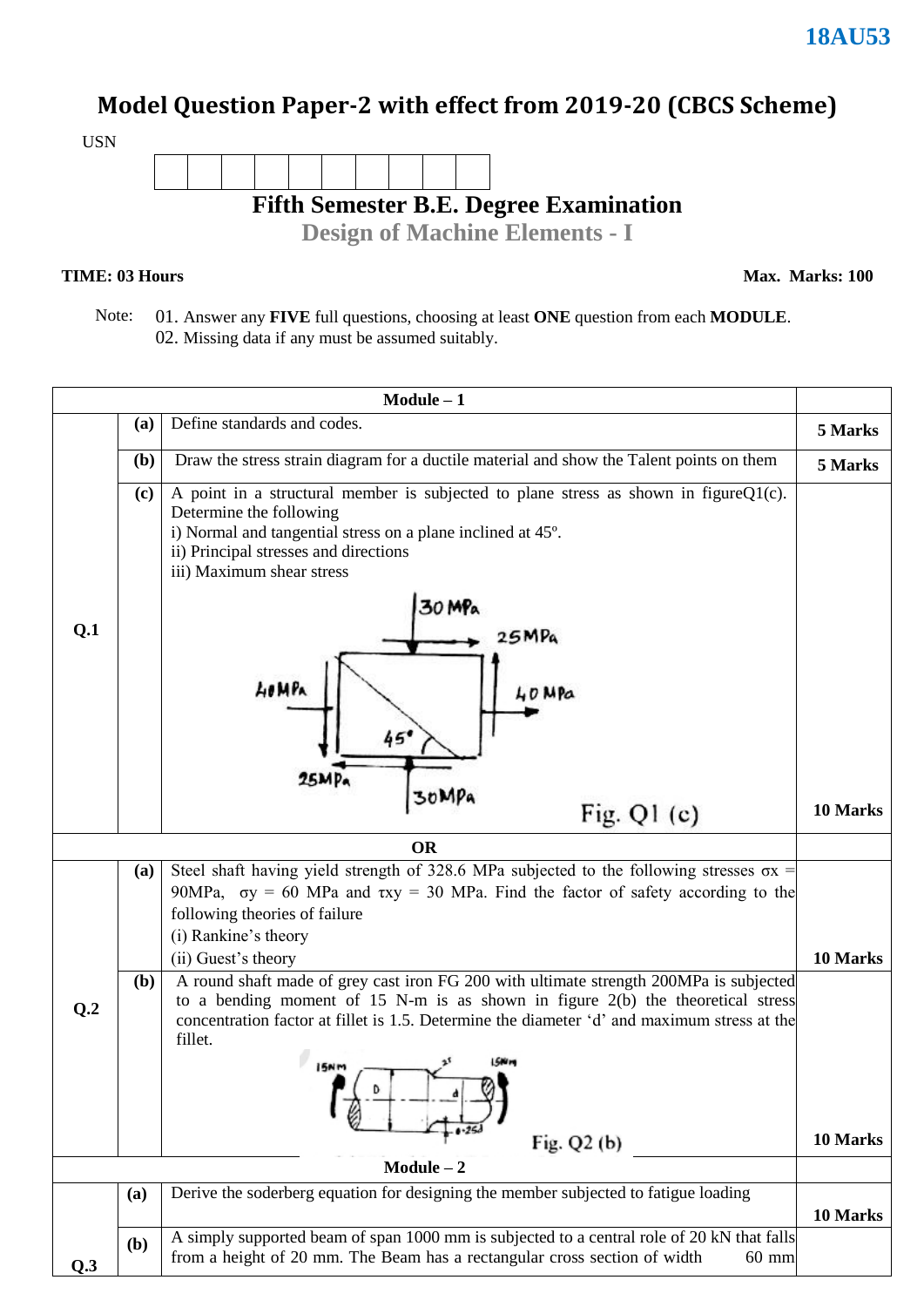|             |            | 207 GPa.<br>and depth 200mm. The material of the beam has a modulus of elasticity of          |          |  |  |  |
|-------------|------------|-----------------------------------------------------------------------------------------------|----------|--|--|--|
|             |            | Determine                                                                                     |          |  |  |  |
|             |            | (i) Impact factor<br>(ii) Instantaneous deflection<br>(iii) Impact load                       | 10 Marks |  |  |  |
|             |            | <b>OR</b>                                                                                     |          |  |  |  |
|             | <b>(a)</b> | Explain with neat sketches the different types of varying stresses                            | 7 Marks  |  |  |  |
|             |            |                                                                                               |          |  |  |  |
|             | (b)        | A steel cantilever beam of rectangular cross section is loaded 400 mm from the support.       |          |  |  |  |
| O.4         |            | The width of the beam is 15 mm and depth is 20 mm. Determine the maximum bending              |          |  |  |  |
|             |            | stress in the beam when a weight of 100 N is dropped on the beam through a height of 5        |          |  |  |  |
|             |            | mm. Take $E = 100$ GPa.                                                                       | 13 Marks |  |  |  |
| Module $-3$ |            |                                                                                               |          |  |  |  |
| Q.5         |            | 8000<br>A shaft mounted between bearing 1.2 metre apart receives a power of 20 kw at          |          |  |  |  |
|             |            | rpm through a pulley 600 mm diameter located 400 mm from the left bearing from another        |          |  |  |  |
|             |            | pulley directly below it. The power is delivered through a gear of 200 mm diameter            |          |  |  |  |
|             |            | located 700 mm from the left bearing to another gear in front of it. The shaft rotates        |          |  |  |  |
|             |            | counterclockwise when viewed through the left bearing. The belt has a ratio of tension of     |          |  |  |  |
|             |            | 2.5 and the gear is of 20 degree pressure angle. Determine the shaft diameter assuming the    |          |  |  |  |
|             |            | shaft to be made of steel with an yield shear stress of 180MPa and factor of safety as 3 take |          |  |  |  |
|             |            | correction factor 1.5 and 1.0.                                                                | 20 Marks |  |  |  |
|             |            |                                                                                               |          |  |  |  |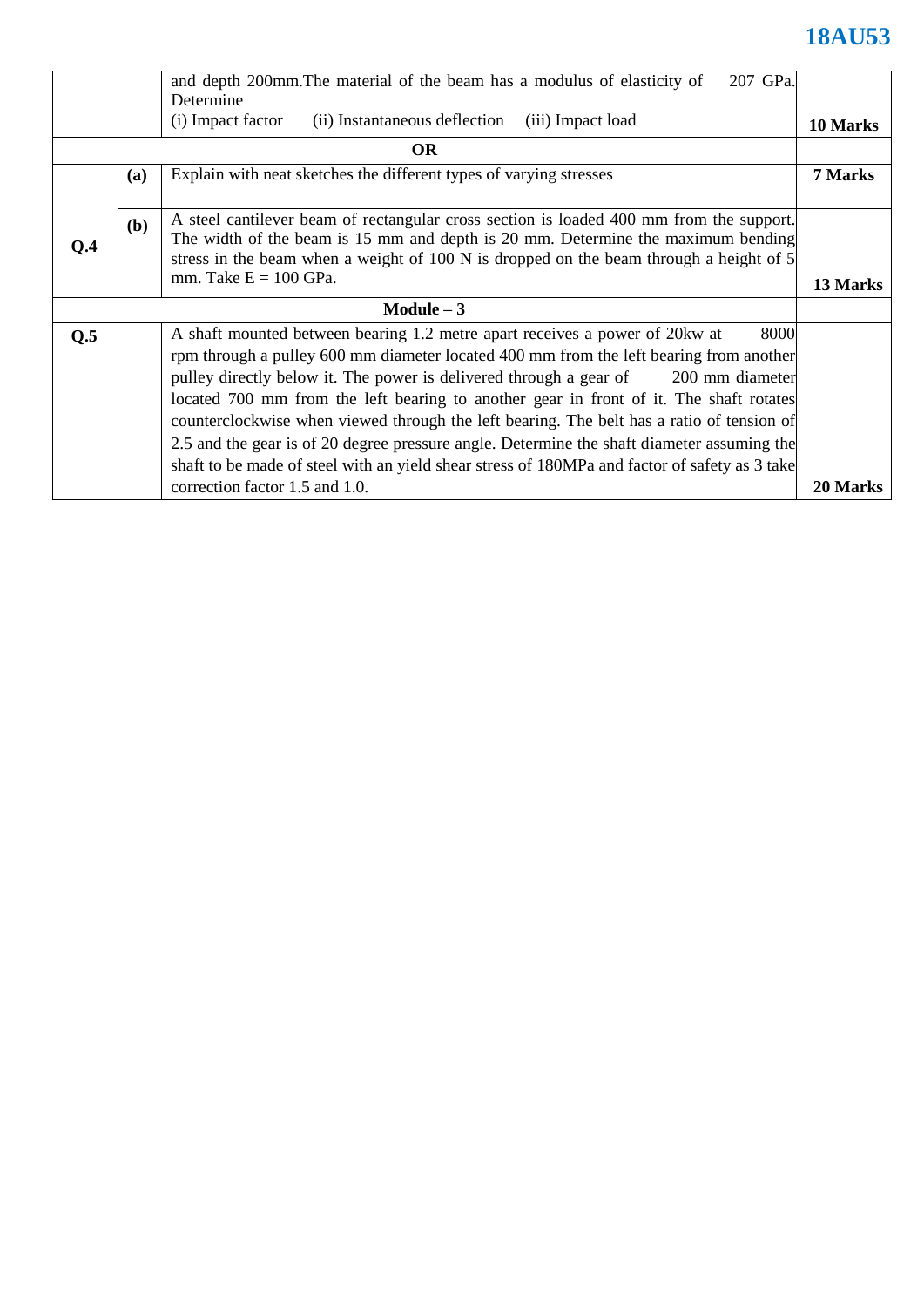|           |              | <b>OR</b>                                                                                                                                                                                                                                                                                                                                                                                                                          |                      |  |  |
|-----------|--------------|------------------------------------------------------------------------------------------------------------------------------------------------------------------------------------------------------------------------------------------------------------------------------------------------------------------------------------------------------------------------------------------------------------------------------------|----------------------|--|--|
| Q.6       | (a)          | Design a socket and spigot type of cotter joint for an axial load of 50 kN which alternately<br>changes from tensile to compressive, assuming allowable stresses in the components under<br>tension and compression as 52.5 MPa, bearing stress as 63 MPa and shearing stress as 35 MPa.                                                                                                                                           |                      |  |  |
|           | ( <b>b</b> ) | Design a Knuckle joint to connect two mild steel rods to sustain an axial pull of<br>150 kN.<br>The pin and the rod are made of the same material. Take working stresses in the material as<br>110 MPa in tension, 40 MPa in shear and 120 MPa in crushing.                                                                                                                                                                        | 10 Marks<br>10 Marks |  |  |
|           |              | $Module - 4$                                                                                                                                                                                                                                                                                                                                                                                                                       |                      |  |  |
|           | (a)          | Write advantages and disadvantages of welded joint over riveted joint                                                                                                                                                                                                                                                                                                                                                              | 08 Marks             |  |  |
| Q.7       | (b)          | Determine the size of weld required for an eccentrically loaded weld as shown in figure 7b.<br>The allowable stress in the weld is 75 MPa.<br><b>25KN</b>                                                                                                                                                                                                                                                                          |                      |  |  |
|           |              | $100$ mm<br><b>VXXXX</b><br>50 min                                                                                                                                                                                                                                                                                                                                                                                                 |                      |  |  |
|           |              |                                                                                                                                                                                                                                                                                                                                                                                                                                    | 12 Marks             |  |  |
|           |              | Fig. Q7 (b)                                                                                                                                                                                                                                                                                                                                                                                                                        |                      |  |  |
|           |              | <b>OR</b>                                                                                                                                                                                                                                                                                                                                                                                                                          |                      |  |  |
| Q.8       | (a)          | Determine the size of a rivet required for the bracket as shown in figure $8(a)$ . Take permissible<br>shear stress for the rivet material as 100 MPa.<br>200                                                                                                                                                                                                                                                                      |                      |  |  |
|           |              | $E = 10$ kN<br>Fig $8(a)$                                                                                                                                                                                                                                                                                                                                                                                                          | 10 Marks             |  |  |
|           | ( <b>b</b> ) | Two lengths of a flat tie bar of 18mm thick are connected by a butt joint with equal cover                                                                                                                                                                                                                                                                                                                                         |                      |  |  |
|           |              | plates on either side. If a load of 400 kN is acting on the bar. Design the joints such that the                                                                                                                                                                                                                                                                                                                                   |                      |  |  |
|           |              | section of the bar is not weakened by more than one rivet hole. The working stresses for the<br>material of a bar is 100 MPa in tension, for the material of the rivet 70 MPa in shear and 160                                                                                                                                                                                                                                     |                      |  |  |
|           |              | MPa in crushing.                                                                                                                                                                                                                                                                                                                                                                                                                   | 10 Marks             |  |  |
|           |              | $Module - 5$                                                                                                                                                                                                                                                                                                                                                                                                                       |                      |  |  |
|           | (a)          | Explain various types of stresses in threaded fasteners.                                                                                                                                                                                                                                                                                                                                                                           | 10 Marks             |  |  |
| Q.9       | ( <b>b</b> ) | A cylinder head is fastened to the cylinder of a compressor using 6 bolts of M20 size. Bolt<br>material is C20 Steel. The maximum fluid pressure is 3.5 MPa, cylinder diameter is 75 mm. A<br>soft gasket is used. Assuming initial tension in each bolt is 40 kN, determine the factor of<br>safety                                                                                                                               | 10 Marks             |  |  |
| <b>OR</b> |              |                                                                                                                                                                                                                                                                                                                                                                                                                                    |                      |  |  |
| Q.10      | (a)          | The lead screw of a lathe has single start ISO trapezoidal threads of 30mm outside diameter<br>and 6 mm pitch. It drives a tool carriage and exerts an axial load of 1.5 kN on a thrust collar of<br>30 mm inside diameter and 50 mm outside diameter. If the lead screw rotates at 40 rpm, find<br>the power required to drive the screw. Take the coefficient of friction for power screw as 0.14<br>and for the collar as 0.09. | 10 Marks             |  |  |
|           |              |                                                                                                                                                                                                                                                                                                                                                                                                                                    |                      |  |  |
|           | <b>(b)</b>   | A power screw for a Jack has square threads of proportion 50 X 42 X 8. The coefficient of<br>friction at the threads is 0.1 and at the colar is 0.12. Determine the weight that can be lifted by                                                                                                                                                                                                                                   |                      |  |  |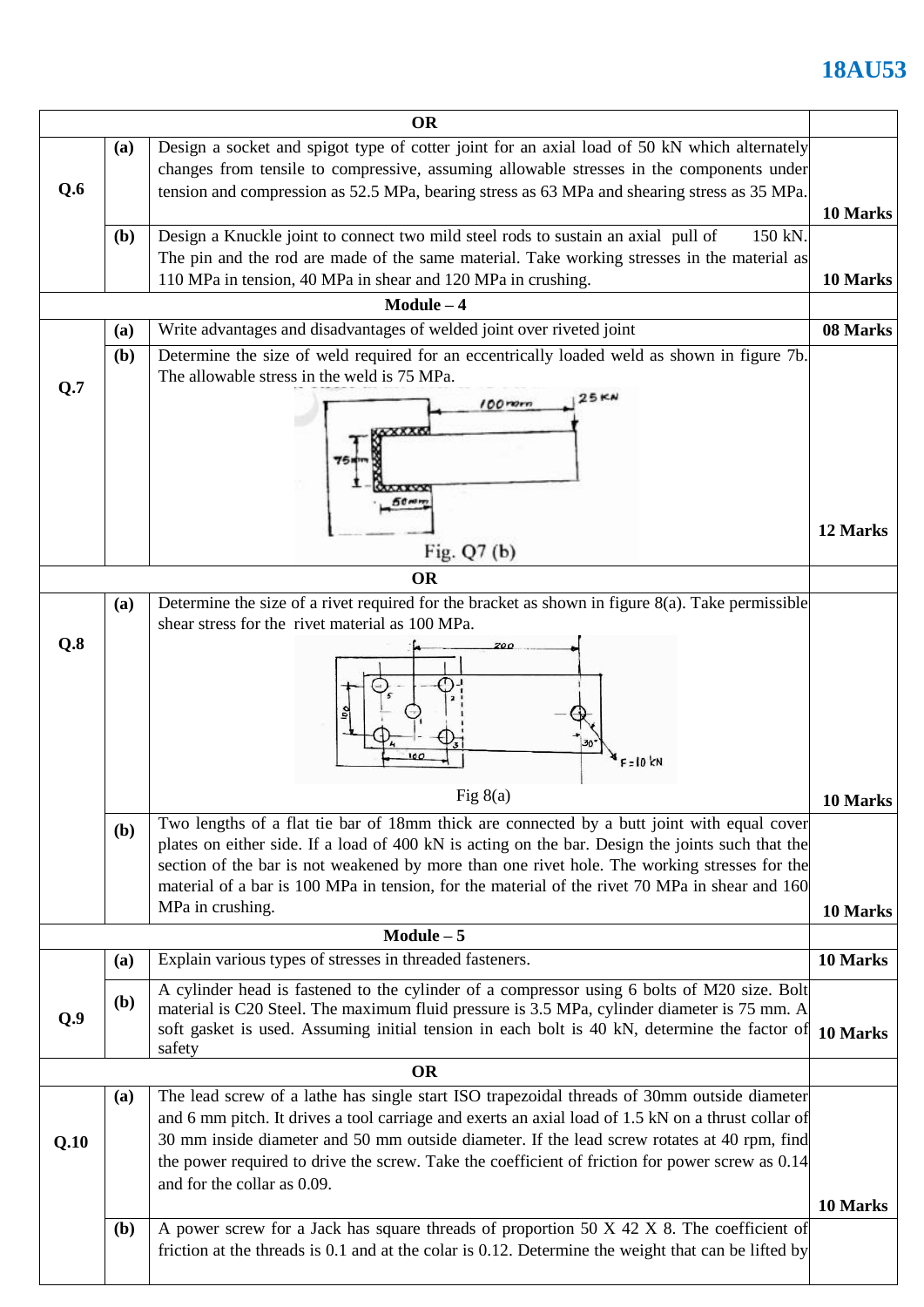|  |  | the Jack through a human effort of 400 N, through a hand lever of span 400mm. | 10 Marks |
|--|--|-------------------------------------------------------------------------------|----------|
|--|--|-------------------------------------------------------------------------------|----------|